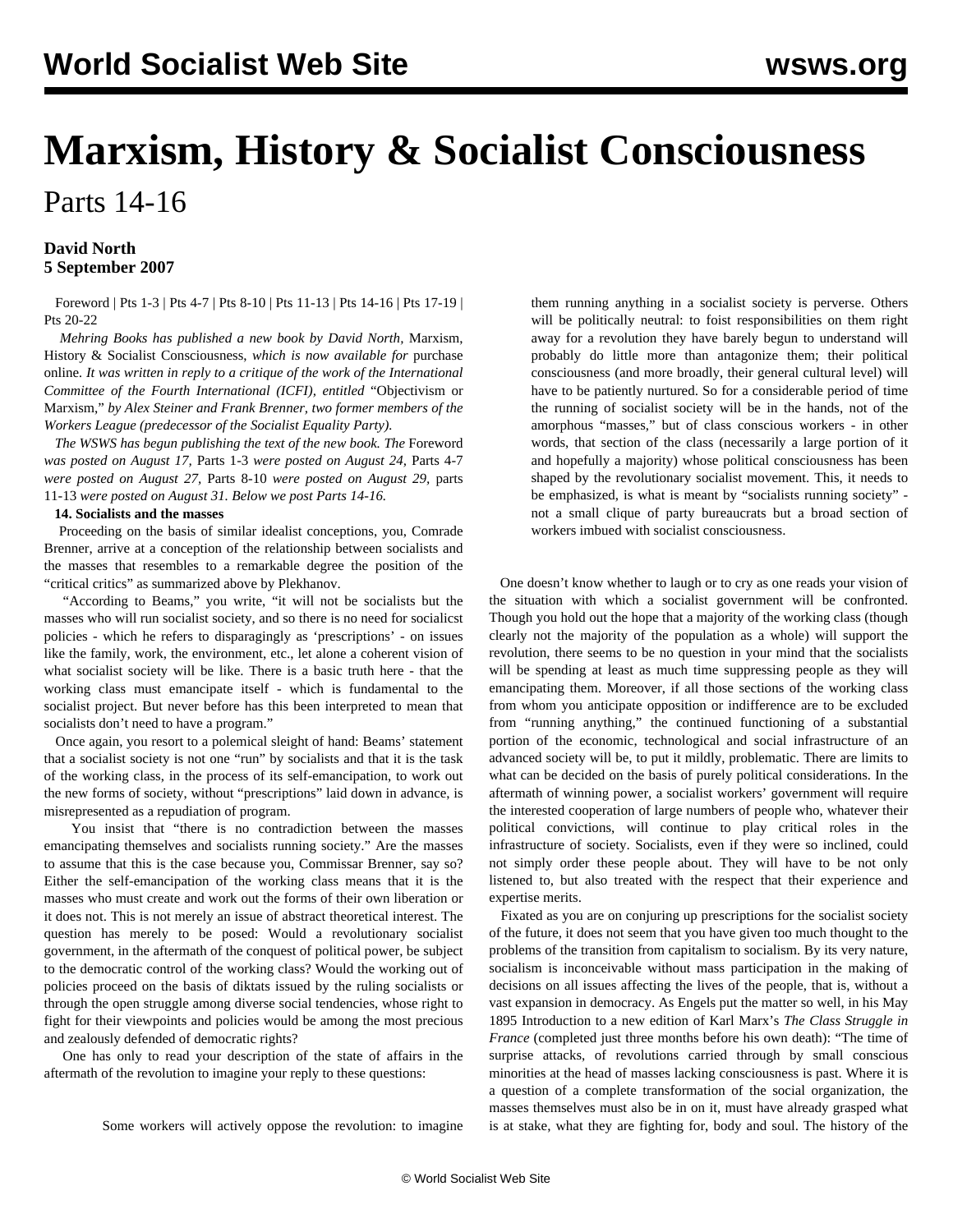last fifty years has taught us that." [*Marx-Engels Collected Works*, Volume 27, (Moscow 1990), p. 520]

 In others words, the revolution cannot be made *for* the workers. It must be made *by* the workers who understand what they are fighting for. The conception that the working class is capable of fighting for, and winning, political power can appear reasonable only to those who believe that masses of workers will be drawn to the perspective of socialism out of the experiences of their own lives. But you, Comrade Brenner, do not believe this. All that you see in the masses is a spectacle of appalling backwardness. You write: "If by the sheer act of participating in a revolution the undifferentiated masses can, as it were, leap out of their skins and transcend a lifetime of oppression and backwardness to the point of being able to carry out the mammoth task of socialist construction *on their own*, i.e., without any guidance or 'prescriptions' from socialists, then one has to wonder why they would need these same socialists to lead them in making a revolution in the first place. One has to wonder, in short, why they would need a change in consciousness at all."

 Backward the workers come into the revolution. Backward they leave it. Only through the Herculean efforts of Frank Brenner can something be salvaged from this general mess and the masses led, despite themselves, to the new utopia.

#### **15. Consciousness and socialism**

 Fortunately, the real historical process proceeds quite differently. The change in social consciousness that necessarily precedes the outbreak of revolution as well as its subsequent evolution in the course of great struggles is rooted in and is the expression of socio-economic processes that develop independently of individual consciousness. Moreover, the immense "leaps" in consciousness characteristic of a period of revolutionary struggle represent the long-postponed (and therefore explosive) realignment of social thought with external social reality.[18] The experience of mass struggles changes people and their consciousness. Or as Marx and Engels put it when replying to the Brenners of the 1840s:

 Both for the production on a mass scale of this communist consciousness and for the success of the cause itself, the alteration of men on a mass scale is necessary, an alteration which can only take place in a practical movement, a *revolution*; the revolution is necessary, therefore, not only because the *ruling* class cannot be overthrown in any other way, but also because the class *overthrowing* it can only in a revolution succeed in ridding itself of the muck of ages and become fitted to found society anew. [*Marx-Engels Collected Works*, Volume 5 (New York, 1976), pp. 52-53, emphasis in the original]

 This justly celebrated passage appears in *The German Ideology*, written jointly by Marx and Engels in 1845. This work represented the first elaboration of the materialist conception of history, which explained man's social consciousness on the basis of his social being, rather than man's being on the basis of his consciousness. The forms of man's thinking, they discovered, develop on an objective, material basis. "It is not consciousness that determines life, but life that determines consciousness." [ibid. p. 37] Their new conception of history and the development of consciousness "relies on expounding the real process of production - starting from the material production of life itself - and comprehending the form of intercourse connected with and created by this mode of production, i.e., civil society in its various stages, as the basis of all history..." [ibid. p. 53]

 The conception of social revolution as an objective product of real socioeconomic contradictions in the emerging capitalist system dealt a deathblow to all idealist interpretations of history. Moreover, the development of the working class itself as a revolutionary force within society, the "gravedigger" of capitalism, was an objective process. Its world-historical role was determined, in the most fundamental sense, not by its consciousness, but rather by its unique position in the capitalist mode of production. Answering what was to prove to be the most enduring objections to the conception of the proletariat as a revolutionary force that the working class lacked revolutionary consciousness, that it did not want revolution, etc. - Marx and Engels replied in *The Holy Family*:

 It is not a question of what this or that proletarian, or even the whole proletariat, at the moment *regards* as its aim. It is a question of what the proletariat is, and what, in accordance with this being, it will historically be compelled to do. Its aim and historical action is visibly and irrevocably foreshadowed in its own life situation as well as in the whole organization of bourgeois society today. [*Marx-Engels Collected Works*, Volume 4 (New York, 1975), p. 37, emphasis in the original]

 All Marxist discussion on the role of consciousness - a topic which, we should point out, in case you, Comrade Brenner, have not noticed, has been of considerable interest to the Trotskyist movement - must proceed from a correct understanding of its relationship to material processes of socio-economic development. Plans for the building of a revolutionary party and the development of socialist consciousness would come to nothing if there did not exist objective conditions permitting the realization of these goals. The elaboration of the materialist conception of history marked a gigantic advance in man's comprehension of his own social practice and consciousness. As Engels explained, "the final causes of all social changes and political revolutions are to be sought, not in men's brains, not in man's better insight into eternal truth and justice, but in changes in the modes of production and exchange. They are to be sought, not in the philosophy, but in the economics of each particular epoch." [*Marx-Engels Collected Works*, Volume 24 (London, 1989), p. 306] Even the emergence of a general "feeling" within broad sections of society that "things must change" is a reflection in social consciousness of the archaic character of the prevailing political and economic system. [19]

 The recognition that the emergence of the socialist movement has an objective foundation does not diminish the importance of the struggle to develop socialist consciousness. Indeed, the clarification of the objective basis of socialism is itself a critical component of the theoretical education of the working class. But the correct formulation of the socialist movement's pedagogical tasks is possible only within the framework of an understanding that the contradictions of capitalism provide the principal and decisive impulse for the development of revolutionary consciousness.

 The problem of socialist consciousness presents itself in one manner to those who recognize the latter as the ideal reflection of a real socioeconomic process, and in quite another manner to those for whom no such objective and necessary relationship exists between the economic foundations of capitalist society and the formation of social thought. For the Marxists, the fight for socialist consciousness does not consist of convincing the broad mass of workers to conduct a struggle against capitalism. Rather, proceeding from a recognition of the inevitability of such struggles, arising out of the objectively exploitative process of surplus-value extraction, intensified by the deepening economic and social crisis of the capitalist system, the Marxist movement strives to develop, within the advanced sections of the working class, a scientific understanding of history as a law-governed process, a knowledge of the capitalist mode of production and the social relations to which it gives rise, and an insight into the real nature of the present crisis and its world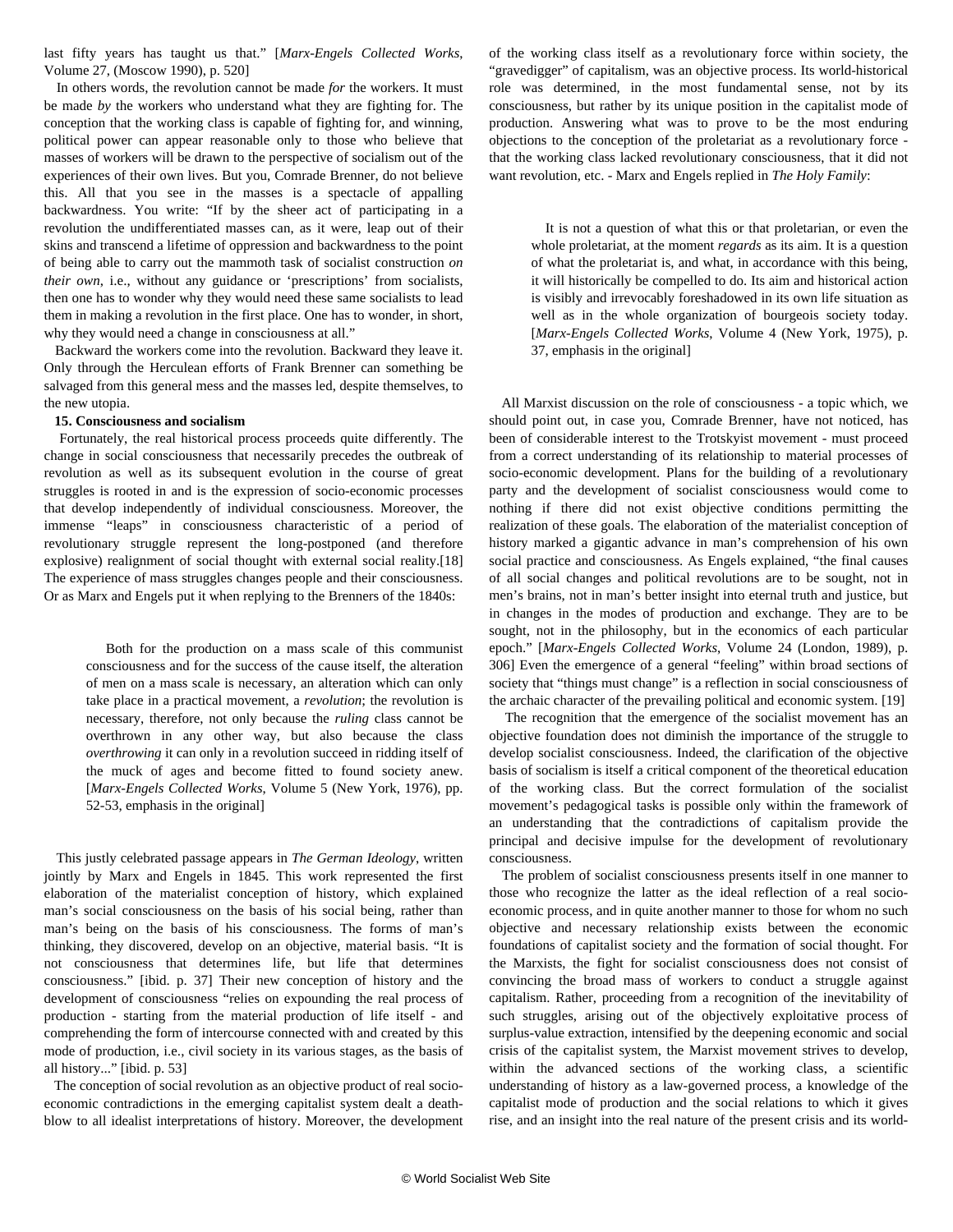historical implications. It is a matter of transforming an unconscious historical process into a conscious political movement, of anticipating and preparing for the consequences of the intensification of the world capitalist crisis, of laying bare the logic of events, and formulating, strategically and tactically, the appropriate political response.

 But for those who see no basis for socialism in the objective conditions created by capitalism itself, who have been demoralized by the experience of defeats and setbacks, and who neither understand the nature of the capitalist crisis nor perceive the revolutionary potential of the working class, the problem of transforming consciousness is posed in essentially ideal and even psychological terms. Insofar as there does not exist a real basis for socialist consciousness, the possibility for its development must be sought elsewhere. That is precisely why you, Comrades Brenner and Steiner, believe that "utopia is crucial to a revival of socialist culture."

#### **16. Brenner on the family and backwardness**

 For you, Comrade Brenner, the principal source of the virtually insuperable obstacles to the building of a socialist movement is to be found in the traumatized state of the human psyche. The blame for this, you believe, lies with the impact of the family upon consciousness. Therefore, before any real progress can be made toward the development of socialist consciousness, a program to deal with this institution will have to be worked out and made the focus of party work. "One shouldn't have to argue over whether socialists need a policy on the family," you exclaim. "Since we are fighting to create a world where people can live fully human lives for the first time in history, it is obvious that this goal is inconceivable without an overhaul of the institution responsible for the socialization - i.e., humanization - of children, and where in class society the earliest and often the deepest wounds are inflicted on the human personality." The family represents "sexual oppression and backwardness." Beams' failure to address this supreme problem, you assert, "is simply incredible." While you assure us that "it isn't the business of socialists to dictate to people how to live their personal lives," you are nothing less than aghast that Beams "completely ignores the measures that need to be taken" to overcome the obstacles created by the family to the development of consciousness. Socialists, you insist, "should have a great many things to say about the family - from programmatic demands to fight backwardness and sexual oppression to educational material about the goal of a collective family and the nature of personal life under socialism."

 Beams' failure to commit the revolutionary movement to the advocacy of an alternative to the existing nuclear family represents a form of "socialist 'laissez-faire.'" Rejecting Beams' statement that the future family "will develop on the basis of the constantly evolving forms of economic and social organization which will arise in socialist society," you reply: "The whole point of socialism, however, is that for the first time in history human beings will *consciously direct* those changes, including in the family."

 The panacea that you offer is the "collective family," which will "make it possible for both children and parents to break out of what Wilhelm Reich once called 'family-itis,' that stifling atmosphere of emotionally overloaded and compulsive family ties that breed so many deep and abiding psychological problems." You are somewhat vague as to how the "collective family" will be established and how it will differ from the present state of affairs. Those who count themselves among your disciples will have to satisfy themselves with only a few general indications of how the family will operate in your utopia:

 There are deep sexual and emotional bonds between lovers, and between parents and children that must also be accommodated within a collective family. In that sense the collective family doesn't abolish the nuclear family but transcends it in a dialectical sense, i.e. it preserves romantic love and parental love while doing away with the repressive relationships and social alienation that make family life such a misery in bourgeois society.

 For you, Comrade Brenner, the problems of the family are rooted essentially, not in social conditions, but in individual psychology. Your animus is directed not so much against the existing economic system, as it is against the family, which you are convinced generates out of itself intense misery. What you therefore demand of socialists is that they invent a different, ideal, relationship - the so-called "collective family" - and place it in their program. This requires a significant misrepresentation of the attitude taken by Marx and Engels to this issue. [20]

 For all your visionary pretensions, you seem singularly uninterested and ill-informed about the realities of life for most working class families. Fixated on the psychological and sexual dimension of the family trauma, you have remarkably little to say about the practical aspects of the problems confronting most working class families. [21] A reference to universal access to quality day care is thrown in as an aside. You give the impression of believing that there is relatively little that a socialist revolution can do, in terms of practical measures, which will significantly improve the conditions of working class families, aside from waging a propaganda campaign against various forms of social backwardness. "The nub of the issue is that the problems of the family," you write, "will not automatically disappear once socialism has arrived."

 Whoever imagined that anything would happen automatically? The socialist revolution is not the same as launching an auto-install program on one's computer (which, as it so happens, is usually a process fraught with unforeseen difficulties). But this sort of remark, so typical of philistines, is intended to denigrate the basic perspective of socialism that the key to the alleviation of all forms of human suffering lies in overthrowing the existing capitalistic property relations upon which contemporary society is based. The solution to the great problem posed by private ownership of the means of production will clear the way for the gradual solution of many other important problems of the human condition.

 No, not all problems of inter-familial relationships will be solved in the first year of socialism, or even, perhaps, in its first century. No one can reasonably assume that under socialism all marriages or unions between conjugal partners will be happy or that all children will be satisfied with their parents or vice-versa. However, what we certainly can assume is that the major material causes of a great deal of present family hardship and misery will be alleviated fairly rapidly by a revolutionary reorganization of the economic structure of society along socialist lines.

 A modern socialist program must address itself practically to the problems of men, women and children as they manifest themselves concretely in the first decade of the 21st century. Your reference to freeing women "from domestic servitude" appears somewhat quaint at a time when the overwhelming majority of mothers hold jobs outside their homes. You apparently have not noticed that the percentage of households corresponding to the "Father Knows Best" two-parent model is a fraction of what it was when that sitcom aired in the 1950s. And, we might add, the image of the authoritarian *paterfamilias* bears little relation to contemporary reality - especially that of working class fathers who find themselves in the clutches of that system of legal torture known as the "Friend of Court" (which can order the deduction of as much as half his weekly wage to cover child-support expenses). Working class families are beset by financial difficulties from which they can find no escape. The vast complexity of social life and the pressure it places upon families requires not the invention of a new family form, but rather shifting the weight of the burdens that now fall more or less entirely upon individuals to society as a whole.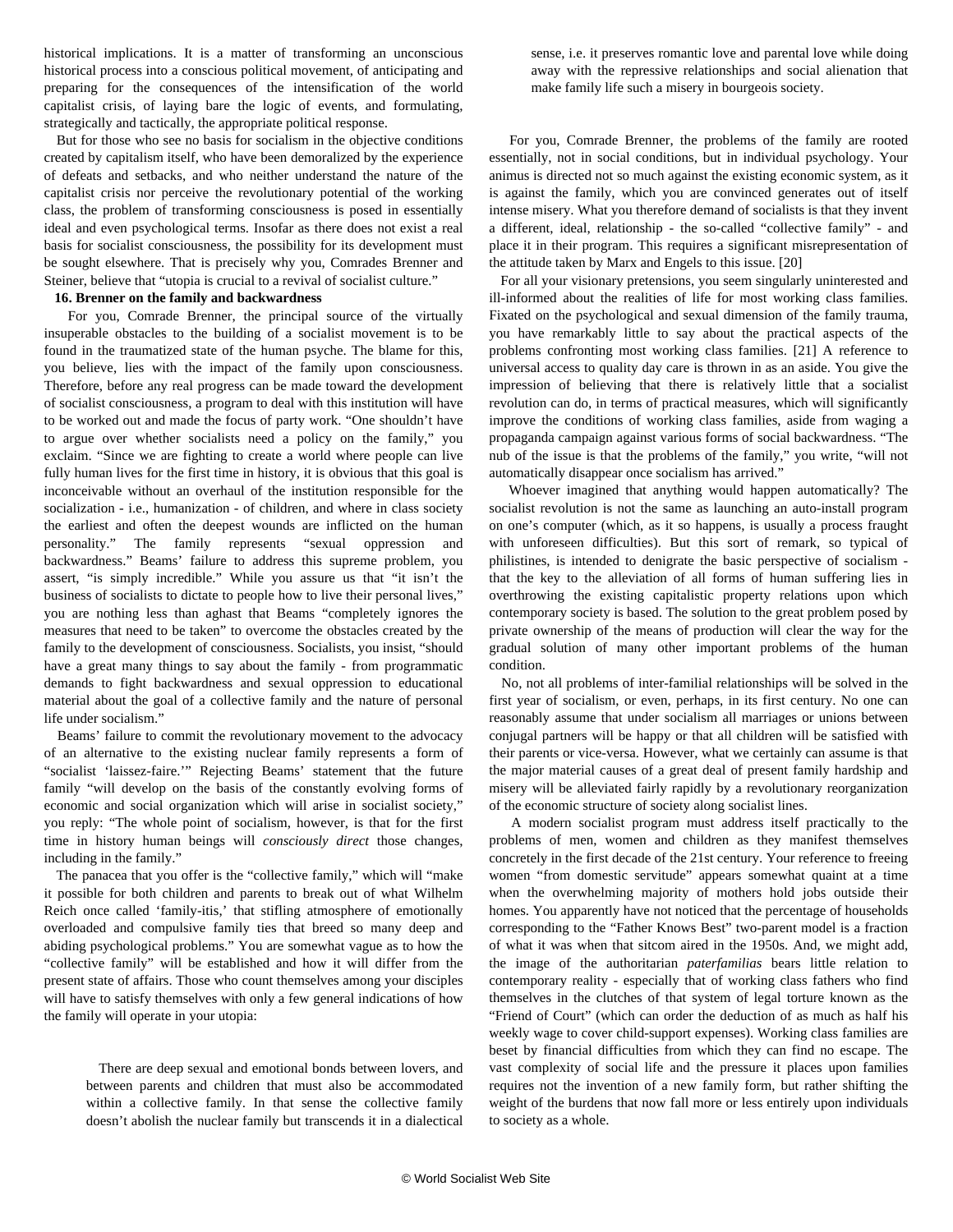But the significance of your discussion of the family lies not in the demands that you advance, but rather in the light you, Comrade Brenner, unwittingly shed on the wholly idealist outlook and method of contemporary neo-utopianism. You stress repeatedly that the family is a bulwark of social backwardness. But, as always, you locate the source of this backwardness not in the economic organization of society, but in individual psychology, specifically in "the repressed feelings in the unconscious" which persist in a human being's "congealed, unexamined past." You oppose the view that changes in the economic organization and structure of society will prove decisive in overcoming backwardness, which "will persist and perpetuate itself." An intervention of a different sort will be required: "*The content of that intervention is what this discussion is all about - the fight against sexual oppression and the socialist transformation of the family, since the only way to address problems at the root of human personality is to change the way human beings are brought up*." [Emphasis added]

 The chasm between your perspective and that of the revolutionary socialist movement could not be stated more explicitly. Were your proposals and perspective to be adopted, the result would be the dissolution of the SEP, the ICFI and the Trotskyist movement. There would be no need for an international party whose aim is the revolutionarystrategic orientation of the international working class, based on the development of its conscious understanding of the objective laws governing the entire socio-economic system. The ICFI would be replaced by an organization focused on psychotherapy, examining the "repressed feelings in the unconscious" of its members and supporters, and addressing the sexual anxieties that you believe are embedded in the family structure.

 We will return somewhat later to the very disturbing and reactionary implications of this deeply disoriented perspective. But first it is necessary to take note of the glaring contradiction in your argument. If, as you state, the vanquishing of social backwardness requires nothing less than a massive program of psychological rehabilitation, personality reconstruction, and the transformation of the family, how can the consciousness of the masses ever be raised to the point where the revolution itself - upon which this unprecedented project of societal reengineering depends - is even possible? In a society that consists of people who are, according to you, Comrade Brenner, psychologically damaged as a result of their upbringing, how can socialism become a mass movement? You cannot resolve this contradiction. Instead, you deepen it by reproducing the ahistorical conceptions of the old utopians. You assert, as did the old utopians, that "the only way to address problems at the root of human personality is to change the way human beings are brought up." In other words, we must provide them with a different type of family. But since this cannot be done, for obvious reasons, before the social revolution, it means that this conquest of power must depend on the actions of people as they exist now - which would seem to rule out a revolution. Yet, if, by some miracle, all these damaged humans still manage to overthrow capitalism, it will then be necessary to repair and reeducate them. Your conviction that the running of society must be left "for a considerable period of time" in the hands of specially trained socialists, pre-indocrinated with the prescribed consciousness, follows logically from your idealist schema. [22]

#### **Notes:**

[18] This process was explained by Trotsky as follows: "The swift changes in mass views and moods in an epoch of revolution thus derive, not from the flexibility and mobility of man's mind, but just the opposite, from its deep conservativism. The chronic lag of ideas and relations behind new objective conditions, right up to the moment when the latter crash over people in the form of a catastrophe, is what creates in a period of revolution that leaping movement of ideas and passions which seems to the police mind a mere result of the activities of 'demagogues.'" [*The* *History of the Russian Revolution* (London, 1977), p. 18] [return] [19] As Engels further writes in *Socialism: Utopian and Scientific*:

> The growing perception that existing social institutions are unreasonable and unjust, that reason has become unreason, and right wrong, is only proof that in the modes of production and exchange changes have silently taken place, with which the old social order, adapted to earlier economic conditions, is no longer in keeping. From this it also follows that the means of getting rid of the incongruities that have been brought to light, must also be present, in a more or less developed condition, within the changed modes of production themselves. These means are not to be invented by deduction from fundamental principles, but are to be discovered in the stubborn facts of the existing system of production. ...

> ...The new productive forces have already outgrown the capitalistic mode of using them. And this conflict between productive forces and modes of production is not a conflict engendered in the mind of man, like that between original sin and divine justice. It exists, in fact, objectively outside us, independently of the will and actions even of the men that have brought it on. Modern Socialism is nothing but the reflex, in thought, of this conflict in fact; its ideal reflection in the minds, first, of the class directly suffering under it, the working class. [ibid. pp. 306-07] [return]

 [20] You claim that Marx and Engels "openly defied the stifling morality of the Victorian age by calling for the abolition of the family and denouncing marriage as legalized prostitution." Without directly quoting Marx and Engels, you suggest to a reader unfamiliar with their writings that they were for the dissolution of all family relations, the practice of universal free love, etc. This corresponds to the caricature of communism found in the most reactionary literature. As a matter of fact, Marx and Engels did not speak of the family as an ahistorical abstraction in the *Communist Manifesto*. Rather, they posed the following question: "On what foundation is the *present* family, the *bourgeois* family, based?" They answered:

 On capital, on private gain. In its completely developed form this family exists only among the bourgeoisie. But this state of things finds its complement in the practical absence of the family among the proletarians, and in public prostitution.

 The bourgeois family will vanish as a matter of course when its complement vanishes, and both will vanish with the vanishing of capital." [New York, 1988, p. 71.]

 Similarly, Marx and Engels speak not of marriage in general, but of bourgeois marriage. Their treatment of this issue begins with a mocking dismissal of the bourgeois claim that it is the intention of communists to create a "community of women," i.e., to make women the property of a public harem. They reply:

 The bourgeois sees in his wife a mere instrument of production. He hears that the instruments of production are to be exploited in common, and, naturally, can come to no other conclusion than that the lot of being common to all will likewise fall to the women.

He has not even a suspicion that the real point aimed at is to do